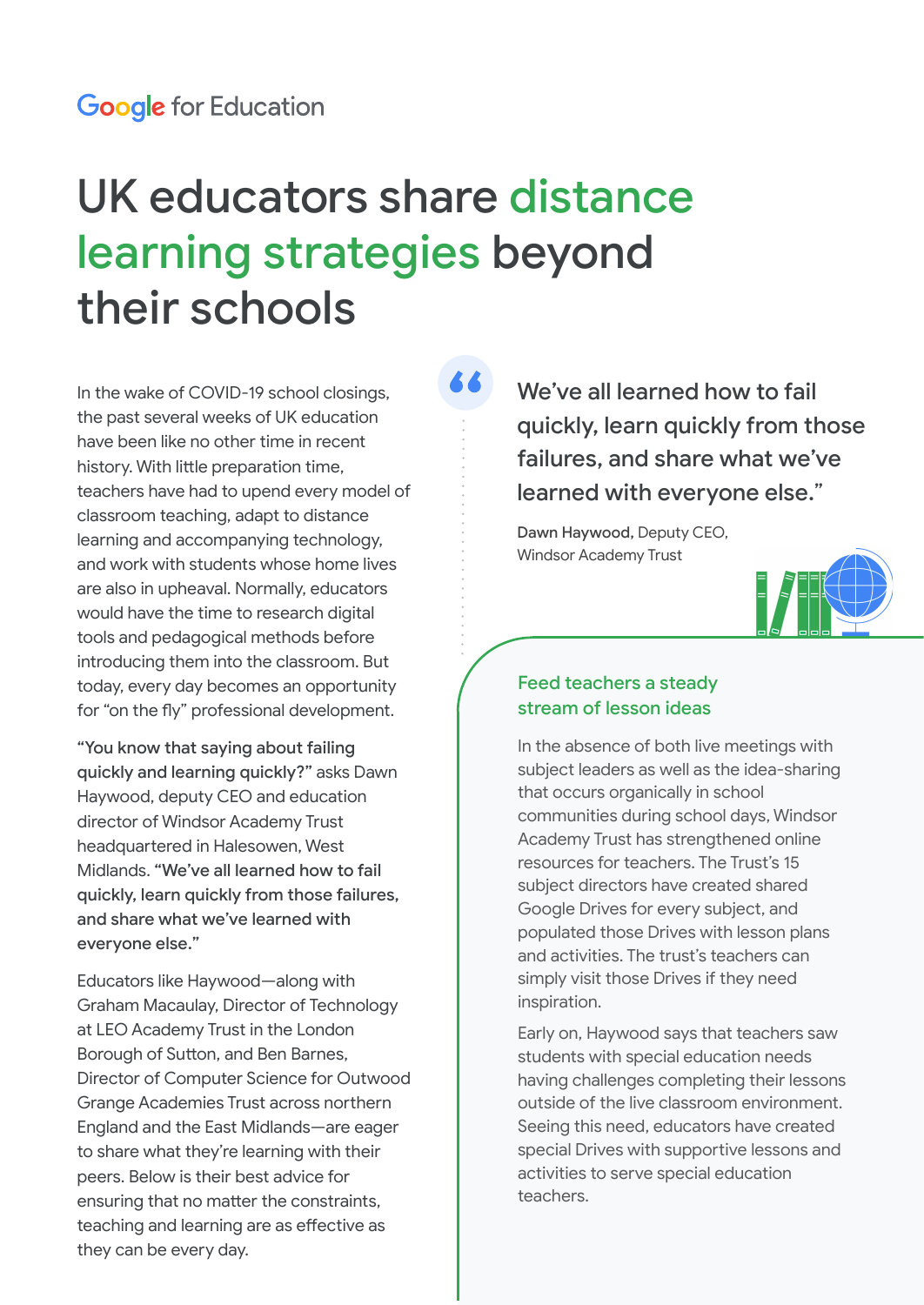# **Google** for Education

### Ensure students have technology to support learning

As LEO Academy Trust schools prepared to close, educators surveyed parents and guardians to find out which students lacked online access or devices like Chromebooks. The Trust ensured that those families received a take-home Chromebook, and, if needed, a WiFi connection device.

Haywood notes that Google Classroom helps Windsor Academy Trust educators locate and follow up with pupils who may need extra help. "At the end of the first week, we looked at

which students had not logged on to their Google Classroom," she says. "We then rang every single parent or guardian of students who had not logged on, really just to do a bit of a welfare check, and then, secondly, to just ensure they had the technology that they needed to be able to access Google Classroom. From there, we have then continued to distribute more Chromebooks to those students who need them."

#### Provide IT support for parents and guardians

Parents and guardians who are home with children are pulling double and triple duty as caregivers and teachers—and, often, IT consultants. To help parents and guardians who need help with the hardware and software their children use for distance learning,

#### Schedule and stagger student assignments

At the beginning of the school closure period, teachers were anxious to ensure that students were kept busy with assignments, says Barnes. The problem was that there was too much on students' plates. "Kids were getting a bit overwhelmed," Barnes says. "So we told the teachers, hang on-you can [schedule](https://support.google.com/edu/classroom/answer/6020270?co=GENIE.Platform%3DDesktop&hl=en) [assignments in Google Classroom.](https://support.google.com/edu/classroom/answer/6020270?co=GENIE.Platform%3DDesktop&hl=en) You don't have to put everything out there at once." Haywood saw a similar effect at

LEO Academy Trust has established a live chat feature on its [distance learning site](https://sites.google.com/leoacademytrust.co.uk/leo-distance-learning/home/live-chat?authuser=0). "We get about 250 questions a day," Macaulay says. "About 230 we can solve there and then, and for the other 20 we say we'll look into it and call them back later."

Windsor Academy Trust, although she notes that it was the teachers who were feeling overwhelmed.

"Some kids were going into their Classroom over the weekend and looking at assignments for the coming week, and by Saturday they'd done the whole week's worth of work and were bombarding teachers," Haywood says. As Barnes did, Haywood's instructional technologists reminded teachers to schedule posts so they'd appear throughout the week.

So we told the teachers, hang on—you can schedule assignments in Google Classroom. You don't have to put everything out there at once."

Dawn Haywood, Deputy CEO, Windsor Academy Trust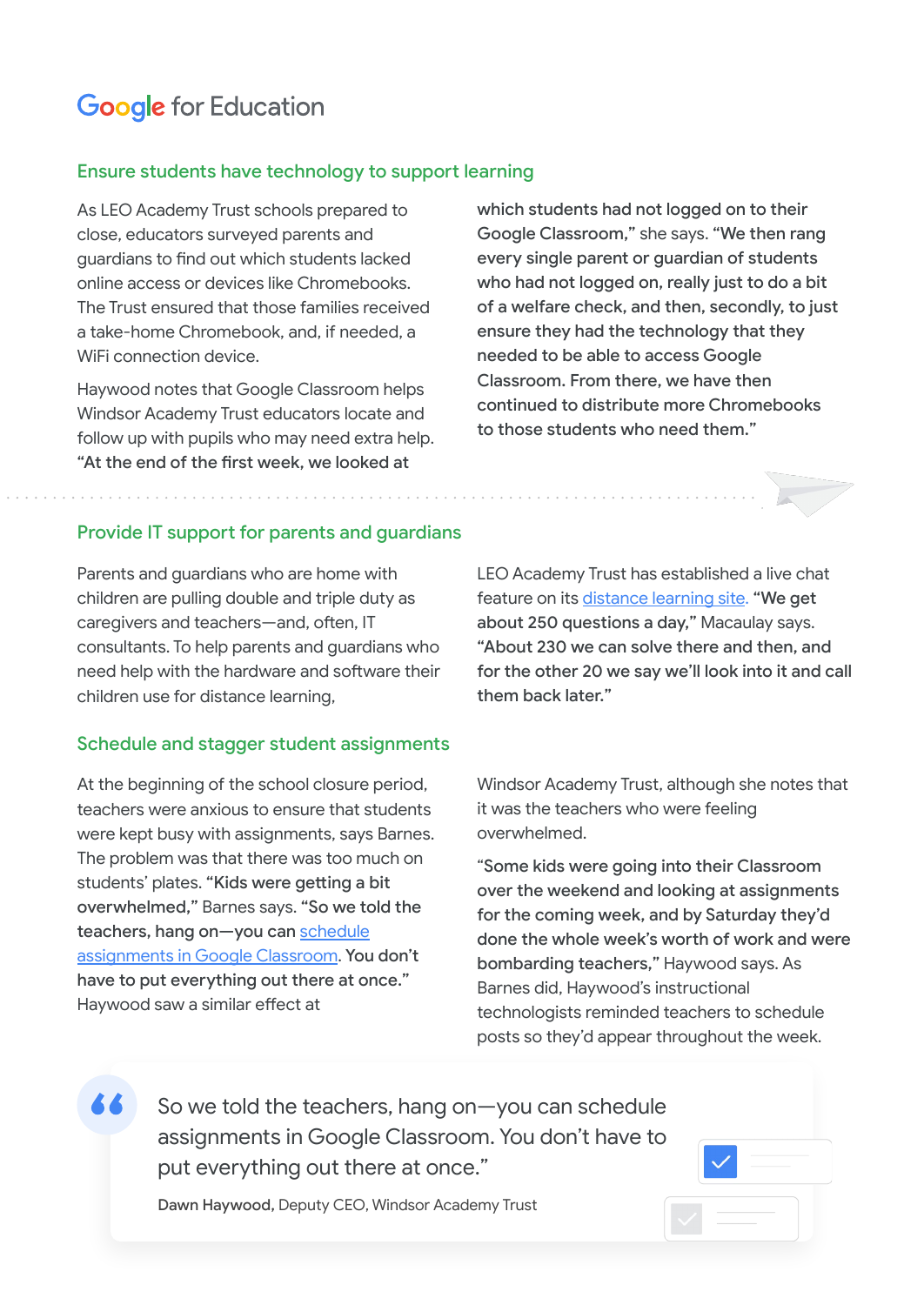# **Google** for Education

### Share the knowledge

Educators at every shut-down school in the UK—and indeed, around the world—are looking outward for distance-learning tips and tools. When Macauley and his colleagues find a teaching tactic that works, they want to share it with peers. "We decided from the outset that anything we do for our children would be open source," he says. "That's why we have all of our learning resources on our website." The [LEO Academy Trust website](http://leodistancelearning.co.uk) has logged

about 13,000 unique visitors since the schools closed in mid-March. There's a similar philosophy at Outwood Grange. "Quite often we keep a lot of our stuff to ourselves, because it's our intellectual property," Barnes says. "But this time we said, 'you know what, have the lot.' " The assignments, which include Google Forms and YouTube videos, are grouped on Google Sites by subject on the subject [home page](https://teaching.homelearning.outwood.com/home)).

We decided from the outset that anything we do for our children would be open source," he says. "That's why we have all of our learning resources on our website."

Graham Macaulay,

Director of Technology at LEO Academy Trust in the London Borough of Sutton

### Encourage activities beyond academics

Schoolwork is important for children. But so is well-deserved time away from academics. "Our first priority was to make sure that the remote learning was set up; but very quickly we added the whole area around physical activity," says Haywood. "We want to make sure children do daily physical activity, and we give them links to help them do that. We also began providing guidance around well-being, particularly as we became clearer about students and perhaps families feeling more isolated." The Trust's [PE and well-being](https://sites.google.com/windsor.windsoracademytrust.org.uk/student-and-parent-guidance/exercise?authuser=0) [resources Google Site](https://sites.google.com/windsor.windsoracademytrust.org.uk/student-and-parent-guidance/exercise?authuser=0) includes exercise routines, dance classes and yoga.

At Outwood Grange schools, Barnes and his colleagues also realized that students and their families needed guidance on being together while in isolation. Just before the Trust's Easter break, Barnes asked teachers to compile activities that weren't about academics, and create [Google Sites pages](https://activities.homelearning.outwood.com/) describing each activity under categories such as 'Get Cooking!' and 'Get Crafty!' A great example is the ['Lip Sync Battle'](https://activities.homelearning.outwood.com/get-connected/lip-sync-battle), which encouraged students to record videos of themselves lip-syncing to their favorite songs, and get family members involved.